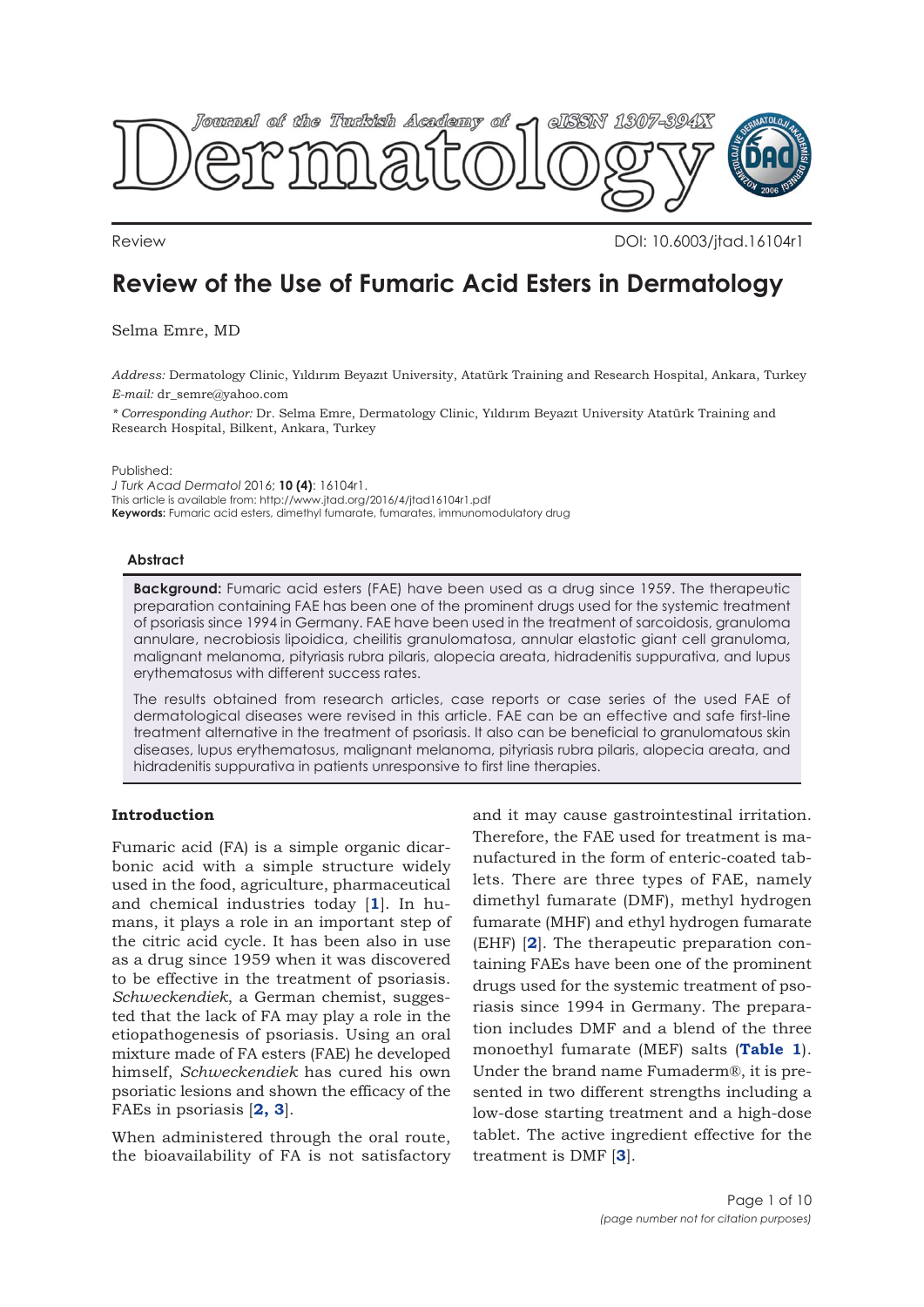<span id="page-1-0"></span>

|                            | Dimethylfumarate<br>(mg) | Mono-ethylfumarate<br>$Ca-salt$ (mg) | Mono-ethylfumarate<br>$Mg-salt$ (mg) | Mono-<br>ethylfumarate<br>$Zn$ -salt $(mg)$ |
|----------------------------|--------------------------|--------------------------------------|--------------------------------------|---------------------------------------------|
| Fumaderm<br><b>Initial</b> | 30                       | 67                                   | 5.                                   |                                             |
| Fumaderm                   | 120                      | 87                                   | 5                                    |                                             |

**Table 1.** The Contents of The Preparation of Fumaric Acid Esters

## **Pharmacokinetics**

Following the oral administration, FAE is almost completely absorbed through the small intestine. From the enteric-coated tablets, the DMF is released in the small intestine and a portion of it is hydrolysed to MMF in the alkaline pH environment of the intestines. In the pH 7.4 environment consistent with the human serum, DMF is rapidly hydrolysed to its active metabolite monomethyl fumarate (MMF). This hydrolysis does not occur in an acidic environment [**[3, 4](#page-7-0)**]. The half-life of DMF is 12 minutes and it is not detectable in the plasma. Following the oral intake, its metabolite MMF is detected in the plasma [**[5](#page-8-0)**]. The plasma concentrations of DMF and fumaric acid are negligible. In a study conducted on the pharmacokinetics of FAEs on healthy volunteers, the postprandial pharmacokinetics of a single tablet containing 120 mg DMF and 95 mg calcium monoethyl fumarate was observed to greatly vary between individuals. Therefore, fumarate doses were recommended to be taken before meals [**[6](#page-7-0)**]. Following the oral intake, the peak plasma MMF levels are reached within 5-6 hours. In the serum, 50% of MMF is bound to proteins and its half life is 36 hours. No teratogenicity was observed in the therapeutic doses in animal studies. MMF enters the citrate cycle and is metabolised to carbondioxide and water. It main route of excretion is through respiration. A small fraction is excreted through the urine and faeces [**[7](#page-7-0)**].

### **Mechanism of Action**

The mechanism of action of the FAEs has not been fully understood. Their effects on various cells have been demonstrated in patients with psoriasis. They are suggested to play their role through their effect on the keratinocytes, T-lymphocytes, dermal fibroblasts, mast cells, endothelial cells, dendritic cells and other antigen presenting cells.

#### **Effects on the T-lymphocytes**

FAE has been reported to exert strong effects on the T-lymphocytes. During the treatment of 16 patients with severe psoriasis using FAE, leukocytopenia was observed in 94% of the patients. In the study where a 26.6% mean reduction in the leukocyte count was observed, CD4+ T lymphocytes were decreased by 45.4% and the CD8+ T-cells were decreased by 44.5% [2]. In psoriatic patients without concurrent disease or infection and treated with FAE, a significant reduction was observed in the CD3+, CD4+ and CD19+ lymphocyte counts. However, the citric acid cycle and the intracellular ATP levels were shown to be unaffected by the FAE [**[8, 9](#page-7-0)**].

The reduction in the T-lymphocyte count in the peripheral blood goes parallel to the reduction of the T-lymphocytes on the skin of the patients with psoriasis lesions [**[2](#page-7-0)**].

The common point of the mechanism of action of FAE in psoriasis and multiple sclerosis has been investigated. Studies have shown that the type 2 dendritic cells producing IL-10 are increased through FAE. The stimulation of the type 2 dendritic cells inhibits the T helper 1 and T helper 17 cells producing IL-12 and IL-23, while the T helper 2 cells producing IL-4 are induced. This effect has been suggested to bring about the action of FAE in psoriasis and multiple sclerosis [**[10, 11](#page-7-0)**].

#### **Effects on the Epidermal Keratinocytes**

In cultured human keratocytes, production of the chemokins and cytokins such as IL-8, IL-20, CXCL1, CXCL8, CXCL9, CXCL10 and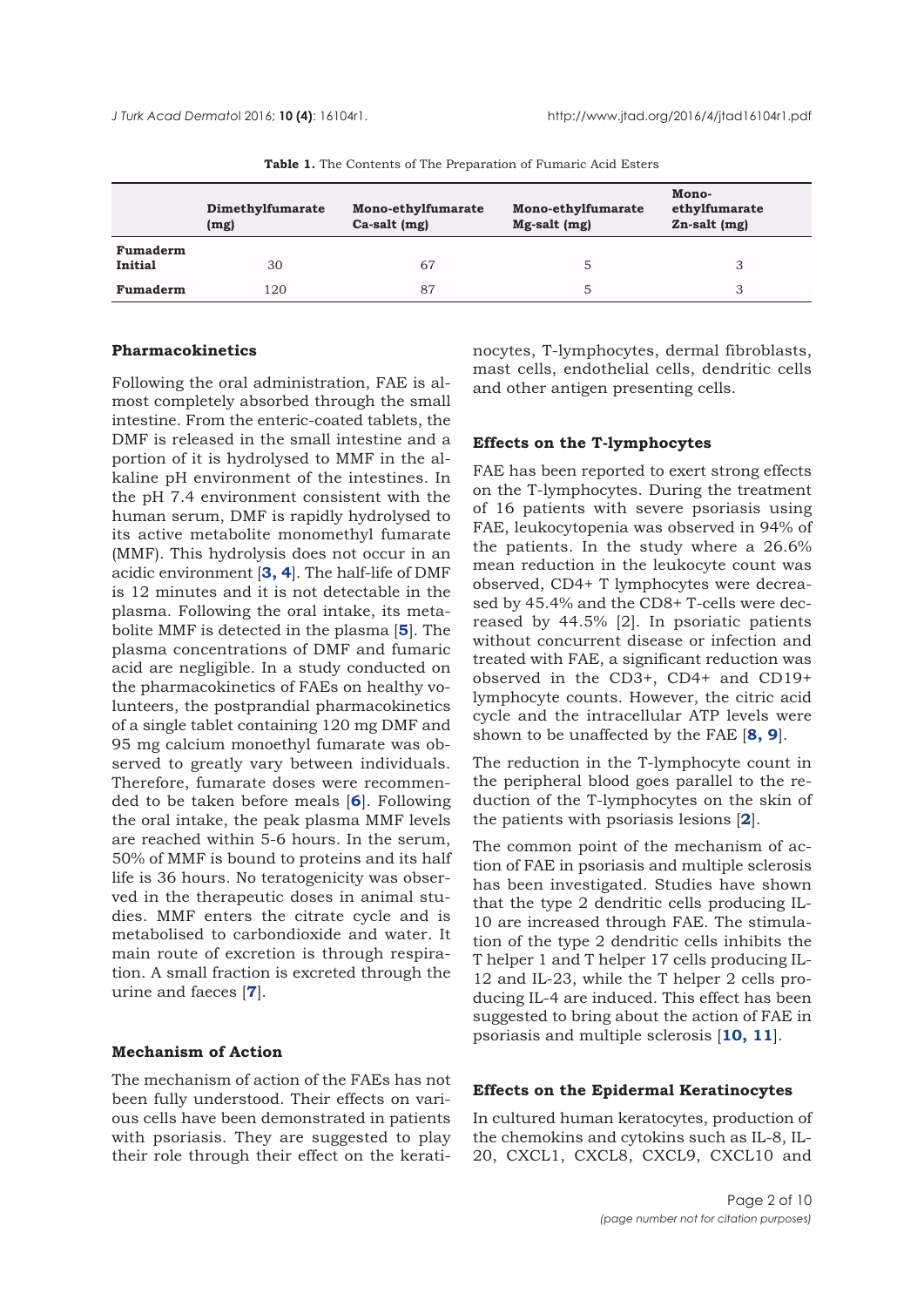CXCL11 is observed to be strongly suppressed in the presence of DMF [**[12,](#page-7-0) [13](#page-7-0)**]. In the skin biopsies of the psoriatic patients treated with FAE, acanthosis was observed to be rapidly reduced at the beginning while the effect slowed down in time [**[14](#page-7-0)**]. In the keratinocyte cell cultures incubated with DMF, the mitogen-activated protein kinase (MAPK) 1 and 2 activation, which is thought to play a role in the pathogenesis of psoriasis, was observed to be suppressed. Thus, the gene transcription induced by the NF-kappa B transactivated MAPK 1 and 2 is also inhibited [**[15](#page-7-0)**].

#### **Inhibition of the Angiogenesis**

Angiogenesis is a factor playing an important role in chronic inflammatory conditions and tumour formation. DMF exerts its antipsoriatic and antitumorigenic activity through the inhibition of angiogenesis. FAE leads to the inhibition of angiogenesis both in the in vitro and in vivo environments by affecting various steps of angiogenesis [**[16](#page-7-0)**]. A major part of its angiogenetic effect is realised through the inhibition of the endothelial VEGFR-2 expression. Thus, it also inhibits the development of the capillary-like structures induced by VEGF [**[17](#page-8-0)**].

#### **Induction of Apoptosis**

The nuclear transcription factor, production of the NF-kappaB1 inflammatory cytokins and cell differentiation play a major role in apoptosis. DMF has been shown to be a potent inhibitor for NF-kappaB1 and to lead apoptosis in various cells through this inhibition [**[18](#page-8-0)**]. The induction of the apoptosis of the T-lymphocytes has been suggested as a mechanism of action in psoriasis [**[19](#page-8-0)**]. In recent years, DMF was shown to cause apoptosis in mast cells and the mast cell apoptosis has been reported to contribute to the curative effect in psoriasis and MS [**[20](#page-8-0)**].

#### **Effects on Oxidative Stress**

The effects of DMF on the intracellular thiol depend on time. In case of long term exposure to DMF, the interaction with the intracellular thiols has been reported to lead to an increase in the glutation levels. Increased levels of glutation inhibit the redox-sensitive kinases, reducing the oxidative stress [**[2](#page-7-0)**].

Within the cell, DMF and MMF rapidly react with glutation (GSH) and are transformed into S-glutation forms. In vivo, the GSH-adducts are catalysed into mercapturic acids through enzymatic reactions and are excreted through urine. DMF is thought to cause the apoptosis of the cell through the repletion of the intracellular GSH. The reduction of the intracellular GSH leads to the downregulation of the Th 1 cytokins. Consequently, one of the effect mechanisms of FAE may be the release of the anti-inflammatory cytokins from the immune cells and/or the induction of apoptosis due to the depletion of the intracellular GSH [**[21](#page-8-0)**].

#### **The Clinical Uses of FAEs in Dermatology** (**[Table 2](#page-3-0)**)

# **Psoriasis:**

For more than fifty years, FAE has been in use as a safe and effective treatment for psoriasis in Western European countries including primarily Germany and the Netherlands. It has been shown to exert its effect in the treatment of psoriasis through its immunomodulatory, antiproliferative and anti-inflammatory effects and apoptosis in the active T-cells [**[22](#page-8-0)**].

The first placebo-controlled, double-blind, randomised clinical efficiency study on FAE was conducted by *Nugteren-Huying* et al [**[23](#page-8-0)**]. In this study where 39 psoriatic were treated for 16 weeks, the combination of DMF and MEF salts were observed to lead to a significantly greater improvement compared to placebo. The subsequent first multi-centre, double-blind, placebo-controlled study by *Altmeyer* et al. has demonstrated that FAE is significantly more effective than placebo in the treatment of psoriasis [**[24](#page-8-0)**].

In a multi-centred and prospective study, *Mrowietz* et al. [**[25](#page-8-0)**] have investigated the efficiency and safety of FAEs and observed an 80% decrease in the PASI values in comparison to the baseline values in the patients who have completed the four months treatment period. Side effects were observed in 69% of the patients who participated in the study. In general, a reduction in the lymphocyte count was observed in all the patients during the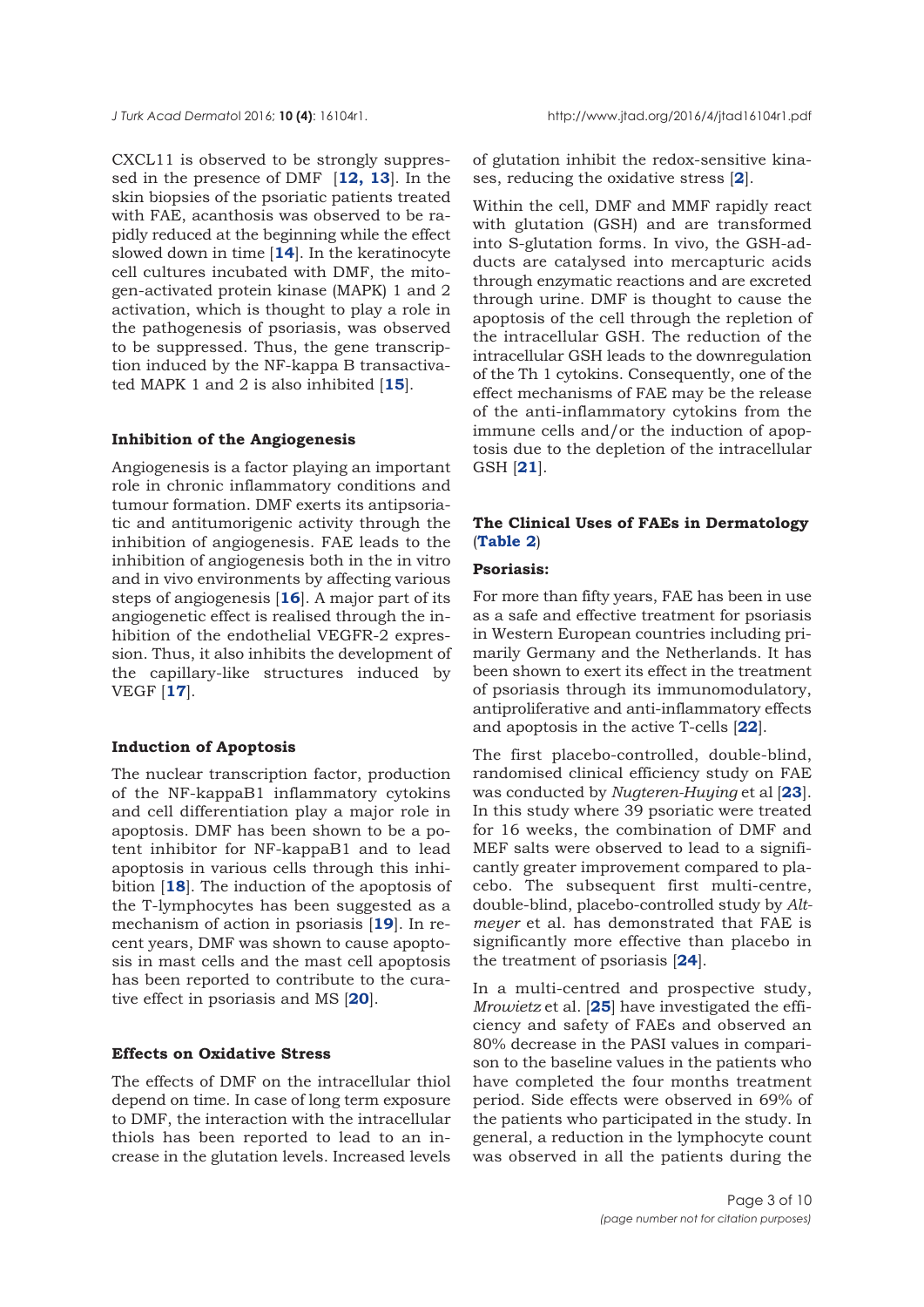<span id="page-3-0"></span>

| <b>Approved indications</b>  | Psoriasis vulgaris                          |  |
|------------------------------|---------------------------------------------|--|
| <b>Off-Label indications</b> | Granulomatous diseases                      |  |
|                              | Sarcoidosis (42, 43, 44)                    |  |
|                              | Granuloma annulare (45, 46, 47, 48, 49)     |  |
|                              | Necrobiosis lipoidica (50, 51, 52)          |  |
|                              | Cheilitis granulomatosa (61)                |  |
|                              | Annular elastotic giant cell granuloma (61) |  |
|                              | <b>Other Skin diseases</b>                  |  |
|                              | Malign melanoma (53, 54, 55, 56)            |  |
|                              | Lupus erythematosus (57, 58, 59)            |  |
|                              | Pityriasis rubra pilaris (60)               |  |
|                              | Alopecia areata (62)                        |  |
|                              | Hidradenitis suppurativa (63)               |  |

**Table 2.** Diseases of the Fumaric Acid Ester is Indicated

course of the treatment. The most commonly observed side effect were complaints related to the gastrointestinal system and flushing, which were generally observed to be dose-dependent. In 1999, *Mrowietz* et al. [**[26](#page-8-0)**] have published a guideline reporting that FAEs are an effective and safe treatment alternative in the treatment of psoriasis.

Studies focussing on the effects of the FAEs in the treatment of psoriasis have also been conducted in countries outside Germany. It has been reported that 58.6- 71.0% of the patients treated with FAEs in Ireland had good or excellent outcomes. In this study, one fifth of the patients could not tolerate the drug [**[22,](#page-8-0) [27](#page-8-0)**]. In a retrospective study from the United Kingdom where 55 patients with severe psoriasis were evaluated, improvement was observed in 55% of the patients whereas 28% showed no response and the condition was worsened in16% [**[28](#page-8-0)**]. Similarly to the other countries, also in Italy, partial or complete healing was reported in 82.5% of the patients with severe psoriasis treated with FAE [**[29](#page-8-0)**]. All the studies reported that FAE is an effective and safe alternative in the first line systemic treatment of psoriasis.

The effects of FAE have been compared with the other systemic treatments for psoriasis. Both in retrospective and prospective randomised and controlled studies, FAE was observed to have a similar effect with

methotrexate in the treatment of psoriasis. Discontinuation rates of the therapy due to side effects were also reportedly similar [**[30,](#page-8-0) [31](#page-8-0)**]. FAE has been used concurrently with another antipsoriatic treatment in the patients with plaque-type refractory psoriasis. In this study, 36% of the patients have discontinued and 25% have reduced the dose of the other antipsoriatic drug at the end of the 3 month treatment period [**[32](#page-8-0)**]. FAE has also been found effective when used in combination with methotrexate, cyclosporine, acitretin and hydroxyurea and no significant drug interaction has been observed. Thus, in case of a lack of a response to the other systemic treatments or side effects, FAE can be added to the therapy and the side effects of the other drug can be reduced by a dose adjustment. Still, it must be borne in mind that the experience with combination therapy is limited and care must be taken during the treatment [**[33](#page-8-0)**].

When used as monotherapy in palmoplantar pustular psoriasis, a higher dose was required and the treatment was found to be less effective compared to the other types of psoriasis [**[34](#page-8-0)**]. Successful results were reported in nail psoriasis unresponsive to the other therapies [**[35](#page-8-0)**]. It is not recommended to be used in psoriatic arthritis due to its lack of effect [**[5, 22](#page-8-0)**].

The onset of the response to FAE treatment is observed within 5-6 weeks and complete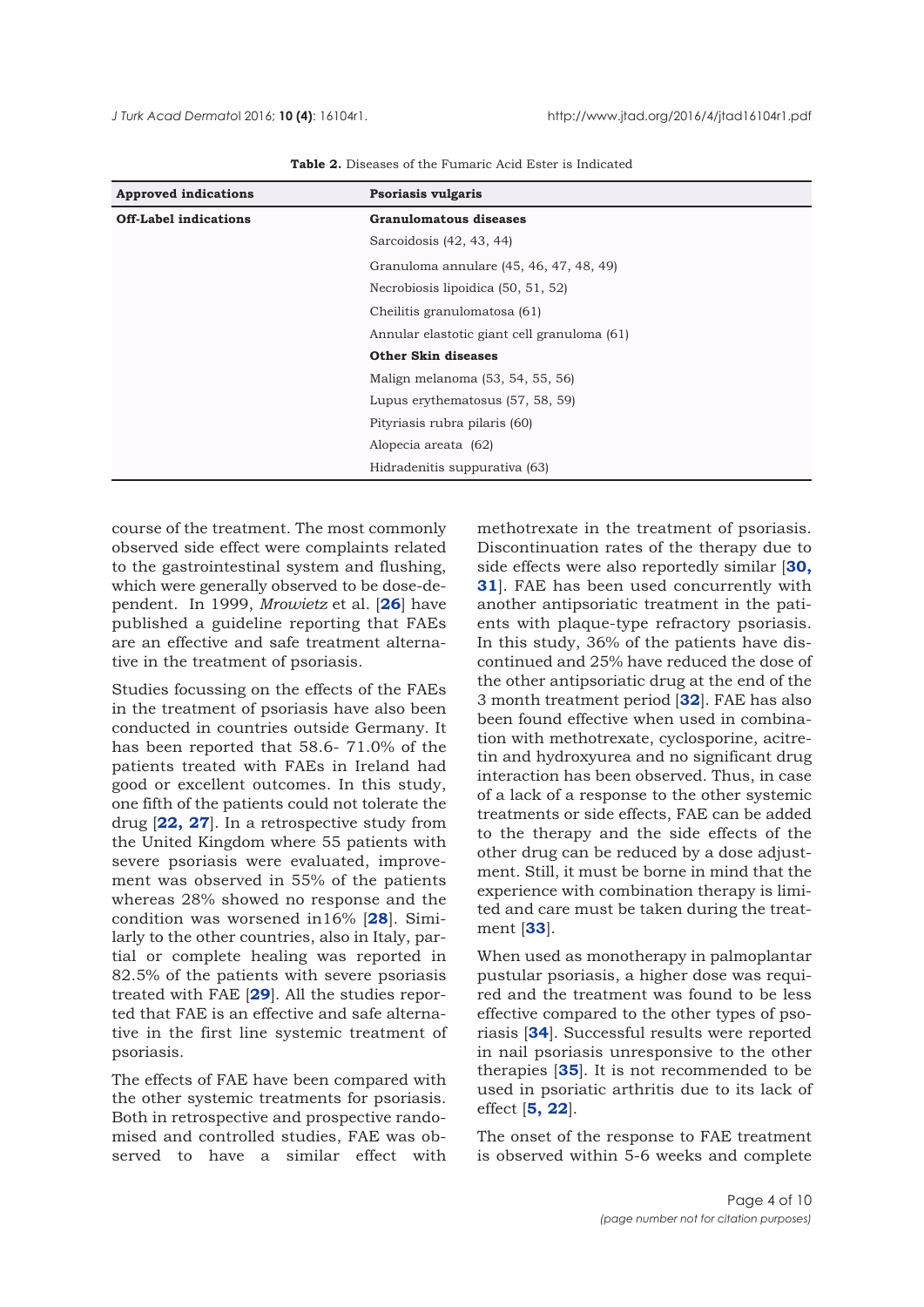is usually achieved in 15 months [**[28](#page-8-0)**]. The long term efficacy and safety of FAE was investigated in a multi-centred, retrospective study conducted on 984 patients for a mean treatment period of 44 months. At the end of 6 months 67%, at the end of 24 months 78%, and at the end of 36 months 82% healing was observed. Among the patients, 90% did not show any significant side effects necessitating a change in the therapy [**[36](#page-8-0)**]. In recent years, studies have been conducted on the use of FAE in pediatric psoriatic patients. FAE was generally well tolerated in children and only 2 children discontinued the treatment due to side effects [**[37](#page-8-0)**]. In a prospective study including 6 pediatric psoriatic patients, a PASI 100 response was observed in 3 children, PASI 90 was observed in one child and PASI 75 was observed in 2 children at the 12th week [**[38](#page-8-0)**]. These studies have reported that FAE can be a treatment alternative in pediatric patients.

In a large-scale, multi-centred, prospective study on the use of Fumaderm®, a 75% DQLI reduction was observed in adult psoriatic patients at the end of the 12 month treatment period. This improvement in the DQLI has been found comparable to biological treatments [**[39](#page-8-0)**]. In a retrospective study, the mean duration of the medication in 249 patients treated with FAE was 64 months. The ratio of the patients who continued the treatment for four years was 60%, while this ratio was 40% for etanercept and 70% for infliximab [**[40](#page-8-0)**]. In conclusion, FAE can be an effective and safe first-line treatment alternative in the treatment of psoriasis.

#### **Granulomatous Diseases:**

Non-infectious granulomatous diseases are chronic diseases of unknown etiology. Experience on FAE in the treatment of granulomatous diseases is limited with case reports or case series.

#### **Sarcoidosis:**

Between1998 and 2014, FAE was used in a total of 20 patients with sarcoidosis reported either in case reports or patient series. Among these patients, 6 had cutaneous sarcoidosis and 14 had pulmonary and cutaneous sarcoidosis. Standard doses used in psoriasis treatment were used in the treatment of sarcoidosis with FAE. In 10 patients in the literature, in terms of complete healing in cutaneous sarcoidosis, 5 had a partial response while no response could be achieved in 5 patients [**[41](#page-8-0)**]. *Nowack* et al. [**[42](#page-8-0)**] have observed full remission with FAE in 3 female patients with sarcoidosis unresponsive to treatment with chlorokin and corticosteroids. Full remission was achieved between 4 and 12 months of therapy.

In patients with pulmonary involvement treated with FAE for the cutaneous lesions, the pulmonary changes were improved in parallel to the skin symptoms and the serum angiotensin converting enzyme levels returned to normal. The cutaneous and pulmonary changes were observed after 11-12 months of therapy [**[43,](#page-9-0) [44](#page-9-0)**].

#### **Granuloma Annulare:**

Disseminated granuloma annulare (DGA) tends to be more chronic and refractory to treatment than localised granuloma annulare. It is usually unresponsive to topical treatments. Patients with DGA unresponsive to other therapies have been treated with FAE and cases with successful outcome have been reported. In these patients, FAE was used in the standard dose used for psoriasis [**[45,](#page-9-0) [46,](#page-9-0) [47](#page-9-0)**]. Older lesions have been reported to require longer healing periods than newer lesions [**[46](#page-9-0)**]. *Weber* et al. [**[48](#page-9-0)**] have investigated the efficacy and safety of the treatment with low-dose FAE in 8 patients with DGA. Significant improvement was achieved in approximately 63% of the patients using low-dose fumarate treatment. Low-dose FAE used in the treatment of DGA had much less side effects than high-dose therapy and was better tolerated.

*Wollina* et al. [**[49](#page-9-0)**] have compared the efficacy of the combination of FAE + PUVA against PUVA monotherapy in patients with DGA. In the group treated with FAE plus PUVA , the cumulative dose of PUVA was significantly lower and the complete healing rate was higher. The combination of PUVA with low-dose FAE has been reported to be beneficial in patients unresponsive to PUVA therapy.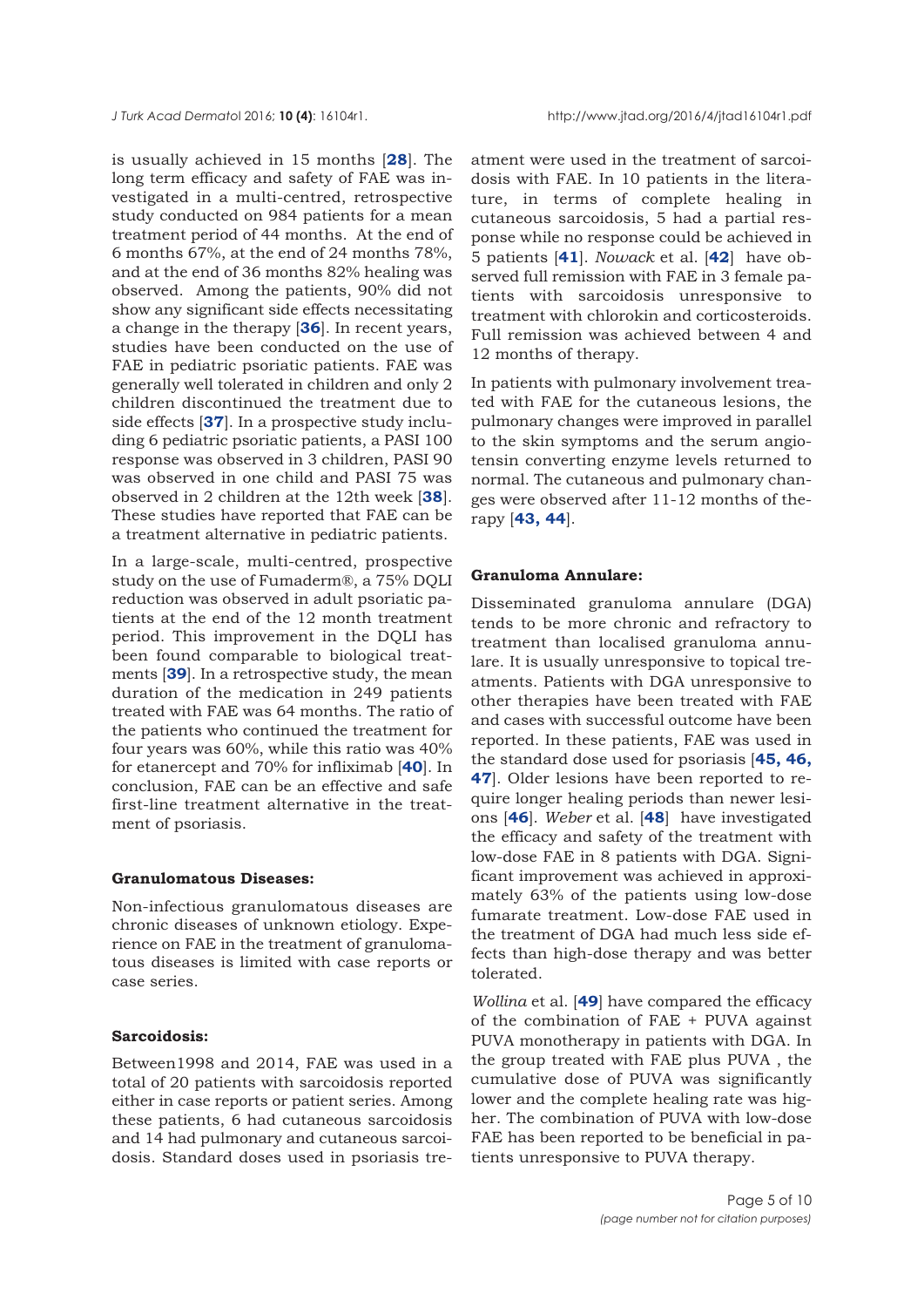#### **Necrobiosis Lipoidica:**

Necrobiosis lipoidica (NL) is an idiopathic skin disease observed usually concurrently with diabetes mellitus. More than one third of the lesions lead to ulcerations. While non-ulcerative NL causes dysesthesia and cosmetic problems, ulcerated lesions cause severe pain and morbidity. *Gambichler* et al. [**[50](#page-9-0)**] observed complete clearance after a 6-month treatment with FAEin a 50-year-old female patient with a 15-year history of recalcitrant NL of the pretibial skin on the leg. *Kreuter* et al. [**[51](#page-9-0)**] have investigated the results of the FAE treatment in NL patients unresponsive to the other treatments. In 15 patients who used DMF at the doses used in standard psoriasis treatment for a minimum of 6 months, the clinical results were satisfactory both for the physician and the patients. The clinical improvement was also verified histopathologically and using 20 M-Hz ultrasound. No progression was observed in the lesions during the 6 month follow up after the treatment was discontinued.

FAE has been used in a female patient with long-term, bilateral ulcerative NL in which no improvement was achieved through topical corticosteroids and tacrolimus, systemic corticosteroids and phototherapy. After six months of DMF treatment, the ulcers were healed and the pain and dysesthesia were improved. It has been suggested that the antiinflammatory effect brought about by FAE in the endothelial cells may contribute to the healing in the treatment of NL [**[52](#page-9-0)**].

#### **Malignant Melanoma:**

DMF's antiangiogenic activity is also thought to have antitumoral and antimetastatic effects besides its antipsoriatic activity. Therefore, it may be a potential therapeutic agent in case of malignancies where angiogenesis plays a role [**[16](#page-7-0)**]. Although there is no data obtained from humans, DMF was investigated for the treatment of malignant melanoma in animals.

*Loewe* et al. [**[53](#page-9-0)**] have studied the potential antitumorigenic activity of DMF on a mouse model. DMF administered three times the standard dose used in the treatment of psoriasis was found to delay the growth of nodular melanoma and the slow down the lymphogenic tumour dissemination in metastatic melanoma. DMF stopped the cell cycle at G2-M boundary. The proapoptotic effect of DMF was also shown in this study and its antiproliferative and proapoptotic features are thought to be effective in delaying tumour growth and metastases. In another study, DMF was shown to inhibit the NF-kappaB, which plays a role in tumour progression, cell invasion and metastasis; and the metastasis of the melanoma cells through the suppression of the activity and expression of matrix metalloproteinases. Therefore, it has been suggested to be beneficial as a metastasis preventive agent in the treatment of malignant melanoma [**[54](#page-9-0)**]. For this purpose, *Valero* et al. [**[55](#page-9-0)**] have investigated the effects of dacarbazine plus FAE compared to dacarbazine monotherapy on a severe combined immune deficiency (SCID) mouse model. In mice xenografted with human melanoma cells metastasized to the sentinel lymph nodes, the sentinel lymph node metastases were significantly delayed in the group treated with FAE + dacarbazine compared to the dacarbazine monotherapy group. Also, the density of the lymph vessel in the primary tumour was observed to be significantly reduced with the combination of FAE and dacarbazine.

In spite of the successful results obtained from animal studies and cell cultures, malignant melanoma has been reported to develop in 2 patients treated with FAE due to psoriasis [**[56](#page-9-0)**]. However, it is unclear if these tumours are coincidental or therapy-related. A greater number of case reports and studies on the immunologic effects may shed light to this question.

#### **Other Dermatological Diseases:**

Positive results have been reported with FAE in patients with different types of lupus erythematosus unresponsive to other treatment methods. A female patient with severe discoid lupus erythematosus (DLE), in which treatment with topical corticosteroids, topical tacrolimus, klorokin, hydroxychloroquin and alitretinoin was ineffective, was successfully treated with low-dose Fumaderm over 6 months [**[57](#page-9-0)**]. Another patient with chronic DLE was treated with FAE and hydroxychloroquin for 73 months and the disease remai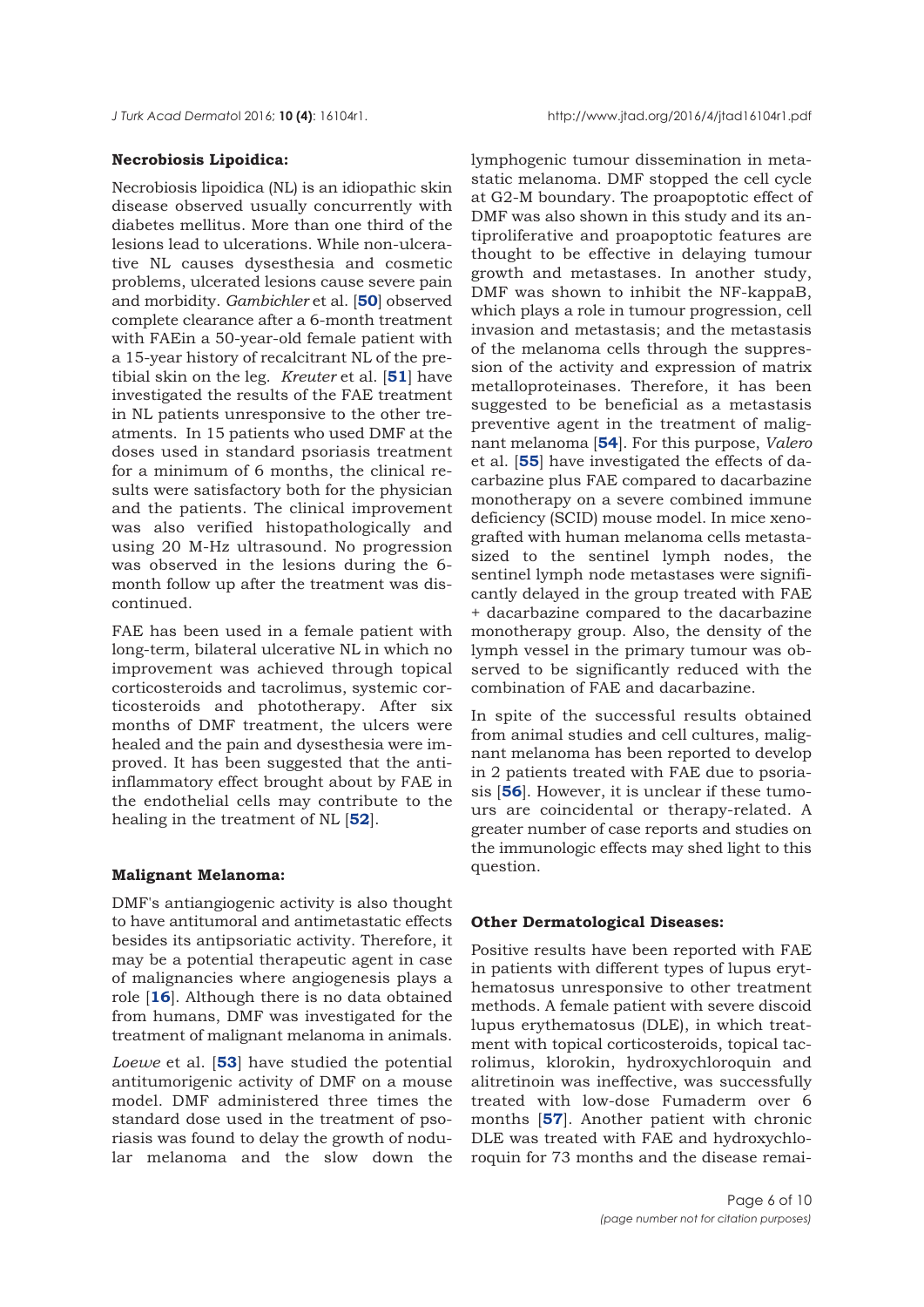ned stable [**[58](#page-9-0)**]. In lupus erythematosus tumidus, complete healing was reported after a 3-month therapy with FAE at a psoriasis dose. In systemic lupus erythematosus unresponsive to systemic prednisolone, hydroxychloroquin ad cyclosporine therapy, FAE was used in combination with 10 mg/day of prednisolone and healing was achieved after a 3 month therapy [**[59](#page-9-0)**]. These case reports demonstrate that the healing period with FAE in lupus erythematosus may be dose-dependent.

In a 15-year old male patient with atypical juvenile pityriasis rubra pilaris unresponsive to classical treatments, the FAE dose used in psoriasis was used and his lesions were improved, although relapse was observed after the discontinuation of the treatment [**[60](#page-9-0)**].

FAE was used in 3 patients with annular elastolytic giant cell granuloma and good treatment response was observed in two patients, although one remained unresponsive. No healing was achieved in a patient with granulomatous cheilitis after 5 months of treatment [**[61](#page-9-0)**].

FAE was used for 6 months in 10 patients with refractory alopecia areata. Full remission was achieved in three patients, while good response was observed in one patients and partial response was achieved in two patients. The remaining four patients showed no improvement [**[62](#page-9-0)**].

Recently , the effectiveness and short-term tolerability of fumarates in patients with moderate to severe hidradenitis suppurativa who were refractory to conventional hidradenitis suppurativa therapies were assessed in a prospective, single-centre, open-label pilot study. It was shown that fumarates induced clinically meaningful improvement in three out of seven patients with recalcitrant moderate to severe hidradenitis suppurativa in the study [**[63](#page-9-0)**].

A hand creme containing 5% Fumaric acid used twice daily was compared to a creme containing 0.1% triamcinolone used twice daily in hand eczema and was found to be less effective than the 0.1% triamcinolone creme. This result may be explained with the poor absorption of FA and the low concentration of 5% [**[64](#page-9-0)**].

#### **Side Effects:**

Side effects with FAE are frequent but mild. Organ toxicity is lower than the licensed products such as methotrexate or cyclosporine [**[32,](#page-8-0) [65](#page-9-0)**]. The frequency of side effects in studies was reported as 52-74% [**[22, 32,](#page-8-0) [66](#page-9-0)**]. Side effects are most frequently observed during the first months of the therapy and approximately 30-40% of the patients have to discontinue treatment due to side effects [**[22,](#page-8-0) [32,](#page-8-0) [65](#page-9-0)**]. The most frequently observed side effects are complaints related to the gastrointestinal system and flushing. Flushing and gastrointestinal side effects are more common among the patients with good treatment response [**[5, 7,](#page-7-0) [65](#page-9-0)**]. Gastrointestinal side effects are observed in two-thirds of the patients and comprise abdominal pain, increased frequency of stool and tenesmus, bloating, diarrhea and nausea. The other reported side effects include headaches, malaise, fatigue, hair loss, exacerbation of the disease and palpitations [**[28](#page-8-0)**].

A significant decrease in lymphocyte count is observed in 94% of the patients and necessitates a dose adjustment in 3.1% of the patients. Lymphopenia is also parallel to the efficacy of the drug and reduces both the T and B cells [**[7, 13](#page-7-0)**]. Approximately half of the patients develop temporary eosinophilia. Elevations in the liver enzymes were observed in psoriatic patients under long-term treatment [**[7](#page-7-0)**].

Acute kidney failure was reported in patients under treatment with FAE. Kidney failure is more frequent in female patients and was associated with high doses [**[67](#page-9-0)**].

#### **Method of Administration and Dose:**

In order to minimize the side effects, standard treatment with FAE is stared at low doses and increased stepwise to the therapeutic dose [**[28](#page-8-0)**]. The first week, therapy is initiated with Fumaderm initial® once a day and the treatment is continued with Fumaderm initial® twice a day through the second and third weeks. On the fourth week, Fumaderm® tablet is administered once a day and the dose increased to Fumaderm® tablet twice a day during the fifth week and three times a day in the sixth week. The dose is recommended to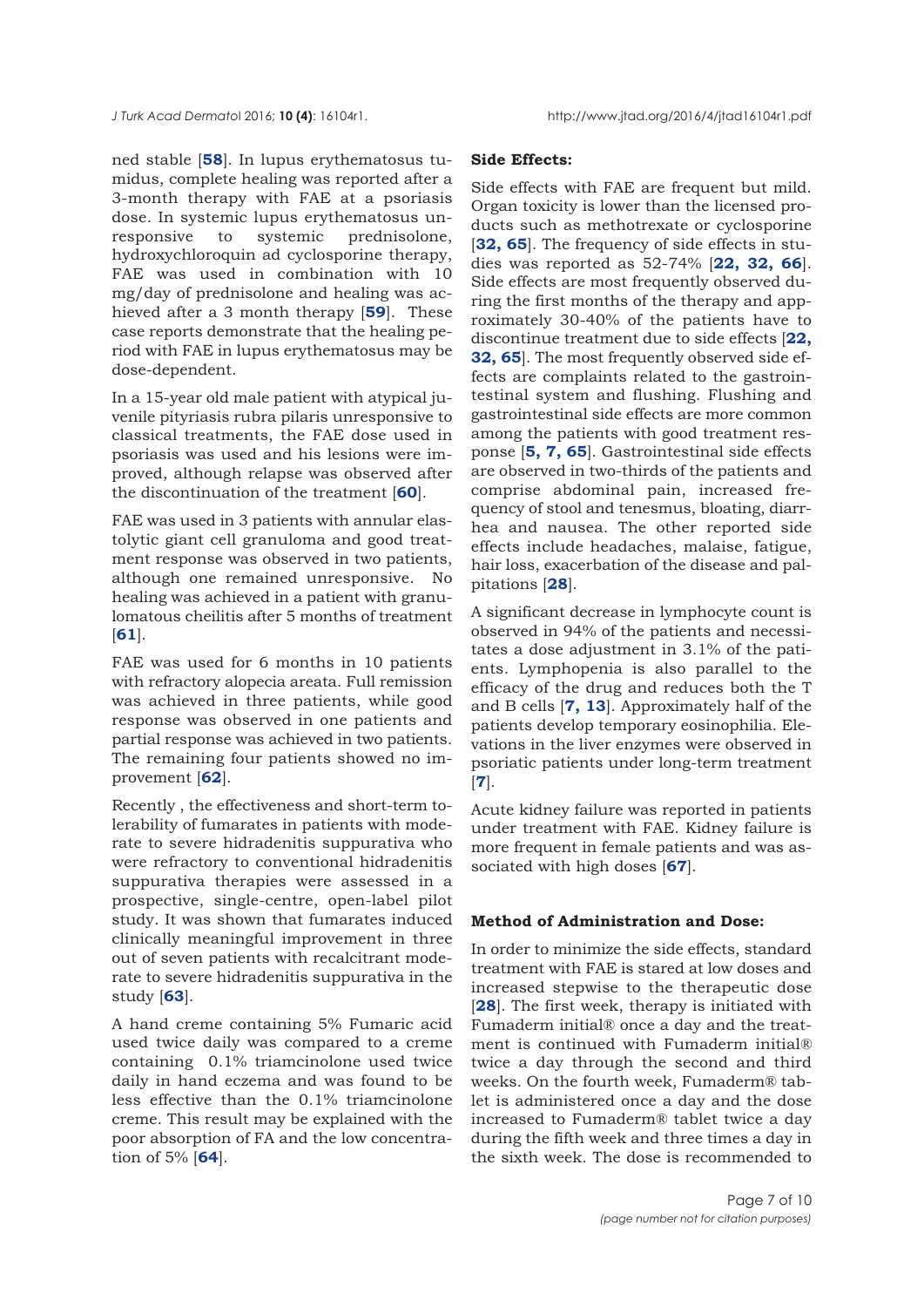<span id="page-7-0"></span>be increased at weekly intervals. The maximum dose is 1.2g/day (6 strength tablets). After the treatment response is achieved, the dose is adjusted according to the individual [**5, 7**].

Patients under treatment with FAE should be followed up through monthly laboratory tests during the first 6 months and tests should be repeated every two months after this period. The routine hematology tests including serum creatinine, blood urea nitrogen, alanine and aspartate aminotransferases, gamma glutamyl transferase and the white blood count a complete urine test are among the parameters to be examined during the follow up visits. If the leukocyte count is below 3x109/L, lymphocyte count is 0.5x109/L and the eosinophil count is above 25%, the serum creatinine is 30% above the baseline value and proteinurea is observed, the dose should be reduced. If abnormal laboratory parameters prevail after the dose adjustment, the treatment should be discontinued [**7**].

No evidence of teratogenicity or mutagenicity was found in the toxicology studies with FAE. Still, since the data at hand is limited, it should not be prescribed during gestation and the lactation period. No metabolic interaction is known with another agent. Nevertheless, it is not recommended to be used concurrently with the drugs with an impact on the kidney function [**5, 7**].

#### **References**

- 1. Xu Q, Li S, Huang H, Wen J. Key technologies for the industrial production of fumaric acid by fermentation. Biotechnol Adv 2012; 30: 1685-1696. PMID: 22940403
- 2. Mrowietz U, Asadullah K. Dimethylfumarate for psoriasis: more than a dietary curiosity. Trends Mol Med 2005; 11: 43-48. PMID: 15649822
- 3. Rostami Yazdi M, Mrowietz U. Fumaric acid esters. Clin Dermatol 2008; 26: 522-526. PMID:18755371
- 4. Litjens NH, van Strijen E, van Gulpen C, Mattie H, van Dissel JT, Thio HB, Nibbering PH.In vitro pharmacokinetics of anti-psoriatic fumaric acid esters. BMC Pharmacol 2004; 12: 22. PMID: 15479475
- 5. Wollina U. Fumaric acid esters in dermatology. Indian Dermatol Online J 2011; 2: 111-119. PMID: 23130241
- 6. Litjens NH, Burggraaf J, van Strijen E, van Gulpen C, Mattie H, Schoemaker RC, van Dissel JT, Thio HB, Nibbering PH. Pharmacokinetics of oral fumarates in

healthy subjects. Br J Clin Pharmacol 2004; 58: 429- 432. PMID: 15373936

- 7. Mrowietz U, Christophers E, Altmeyer P. Treatment of severe psoriasis with fumaric acid esters: scientific background and guidelines for therapeutic use. The German Fumaric Acid Ester Consensus Conference. Br J Dermatol 1999; 141: 424-429. PMID: 10584060
- 8. Gambichler T, Scola N, Rotterdam S, Höxtermann S, Haghikia A, Faissner S, Kreuter A, Bechara FG, Altmeyer P, Chan A. Monitoring peripheral blood CD4(+) intracellular adenosine triphosphate concentration in patients with psoriasis treated with fumaric acid esters. Acta Derm Venereol 2012; 92: 364-366. PMID: 22294455
- 9. Rostami-Yazdi M, Clement B, Mrowietz U. Pharmacokinetics of anti-psoriatic fumaric acid esters in psoriasis patients. Arch Dermatol Res 2010; 302: 531-538. PMID: 20574745
- 10. De Jong P, Bezemer AC, Zomerdijk TPL, Van de Pouw-Kraan T, Ottenhoff THM & Nibbering PH. Selective stimulation of T helper 2 cytokine responses by the anti-psoriasis agent monomethylfumarate. Eur J Immunol 1996; 26: 2067-2074. PMID: 8814248
- 11. Ghoreschi K, Brück J, Kellerer C, Deng C, Peng H, Rothfuss O, Hussain RZ, Gocke AR, Respa A, Glocova I, Valtcheva N, Alexander E, Feil S, Feil R, Schulze-Osthoff K, Rupec RA, Lovett-Racke AE, Dringen R, Racke MK, Röcken M. Fumarates improve psoriasis and multiple sclerosis by inducing type II dendritic cells. J Exp Med 2011; 208: 2291-2303. PMID: 21987655
- 12. Stoof TJ, Flier J, Sampat S, Nieboer C, Tensen CP, Boorsma DM. The antipsoriatic drug dimethylfumarate strongly suppresses chemokine production in human keratinocytes and peripheral blood mononuclear cells. Br J Dermatol 2001; 144: 1114-1120. PMID: 11422029
- 13. Meissner M, Valesky EM, Kippenberger S, Kaufmann R. Dimethyl fumarate – only an anti-psoriatic medication? J Dtsch Dermatol Ges 2012; 10: 793-801. PMID: 22897153
- 14. Bacharach-Buhles M, Röchling A, el Gammal S, Altmeyer P. The effect of fumaric acid esters and dithranol on acanthosis and hyperproliferation in paoriasis vulgaris. Acta Derm Venereol 1996; 76: 190-193. PMID: 8800297
- 15. Gesser B, Johansen C, Rasmussen MK, Funding AT, Otkjaer K, Kjellerup RB, Kragballe K, Iversen L. Dimethylfumarate specifically inhibits the mitogen and stress-activated kinases 1 and 2 (MSK1/2): Possible role for its anti-psoriatic effect. J Invest Dermatol 2007; 127: 2129-2137. PMID: 17495961
- 16. Garcia-Caballero M, Mari-Beffa M, Medina MA, Quesada AR. Dimethylfumarate inhibits angiogenesis in vitro and in vivo: A possible role for its antipsoriatic effect? J Invest Dermatol 2011; 131: 1347-1355. PMID: 21289642
- 17. Meissner M, Doll M, Hrgovic I, Reichenbach G, König V, Hailemariam-Jahn T, Gille J, Kaufmann R. Suppression of VEGFR2 expression in human endothelial cells by dimethylfumarate treatment: evidence for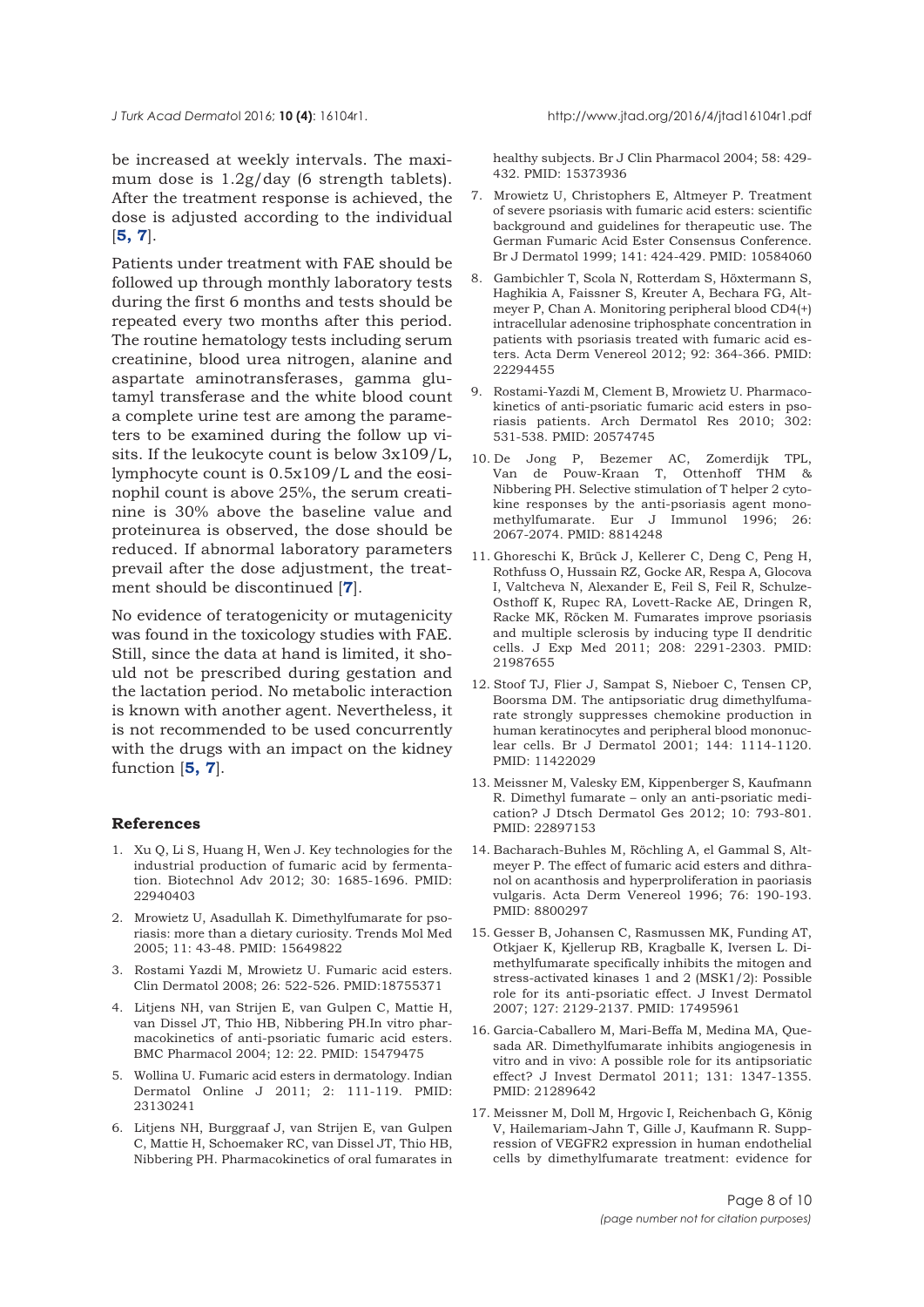<span id="page-8-0"></span>

anti-angiogenic action. J Invest Dermatol 2011; 131: 1356-1364. PMID: 21430706

- 18. Gerdes S, Shakery K, Mrowietz U. Dimethylfumarate inhibits nuclear binding of nuclear factor kappaB but not of nuclear factor of activated T cells and CCAAT/enhancer binding protein beta in activated human T cells. Br J Dermatol 2007; 156: 838-842. PMID: 17381463
- 19. Treumer F, Zhu K, Gläser R, Mrowietz U. Dimethylfumarate is a potent inducer of apoptosis in human T cells. J Invest Dermatol 2003; 121: 1383-1388. PMID: 14675187
- 20. Förster A, Preussner LM, Seeger JM, Rabenhorst A, Kashkar H, Mrowietz U, Hartmann K. Dimethylfumarate induces apoptosis in human mast cells. Exp Dermatol 2013; 22: 719-724. PMID: 24112621
- 21. Rostami-Yazdi M, Clement B, Schmidt TJ, Schinor D, Mrowietz U. Detection of Metabolites of fumaric acid esters in human urine: Implications for their mode of action. J Invest Dermatol 2009; 129: 231-234. PMID: 18704112
- 22. Heelan K, Markham T. Fumaric acid esters as a suitable ?rst-line treatment for severe psoriasis: an Irish experience. Clin Exp Dermatol 2012; 37: 793-795. PMID: 22548419
- 23. Nugteren-Huying WM, van der Schroeff JG, Hermans J, Suurmond D. Fumaric acid therapy in psoriasis; A double-blind, placebo-controlled study. Ned Tijdschr Geneeskd 1990; 134: 2387-2391. PMID: 2263264
- 24. Altmeyer PJ, Matthes U, Pawlak F, Hoffmann K, Frosch PJ, Ruppert P, Wassilew SW, Horn T, Kreysel HW, Lutz G, et al. Antipsoriatic effect of fumaric acid derivatives. Results of a multicenter double-blind study in 100 patients. J Am Acad Dermatol 1994; 30: 977-981. PMID: 8188891
- 25. Mrowietz U, Christophers E, Altmeyer P. Treatment of psoriasis with fumaric acid esters: results of a prospective multicentre study. German Multicentre Study. Br J Dermatol 1998; 138: 456-460. PMID: 9580799
- 26. Mrowietz U, Christophers E, Altmeyer P. Treatment of severe psoriasis with fumaric acid esters: scientific background and guidelines for therapeutic use. The German Fumaric Acid Ester Consensus Conference. Br J Dermatol 1999; 141: 424-429. PMID: 10584060
- 27. Brewer L, Rogers S. Fumaric acid esters in the management of severe psoriasis. Clin Exp Dermatol 2007; 32: 246-249. PMID: 17362235
- 28. Harries MJ, Chalmers RJ, Griffiths CE. Fumaric acid esters for severe psoriasis: a retrospective review of 58 cases. Br J Dermatol 2005; 153: 549-551. PMID: 16120141
- 29. Carboni I, De Felice C, De Simoni I, Soda R, Chimenti S. Fumaric acid esters in the treatment of psoriasis: an Italian experience. J Dermatolog Treat 2004; 15: 23-26. PMID: 14754645
- 30. Fallah Arani S, Neumann H, Hop WC, Thio HB. Fumarates vs. methotrexate in moderate to severe chronic plaque psoriasis: a multi- centre prospective randomized controlled clinical trial. Br J Dermatol 2011; 164: 855-861. PMID: 21175564
- 31. Inzinger M, Weger W, Heschl B, Salmhofer W, Quehenberger F, Wolf P. Methotrexate vs. fumaric acid esters in moderate-to-severe chronic plaque psoriasis: data registry report on the efficacy under daily life conditions. J Eur Acad Dermatol Venereol 2013; 27: 861-866. PMID: 22672248
- 32. Wain EM, Darling MI, Pleass RD, Barker JN, Smith CH. Treatment of severe, recalcitrant, chronic plaque psoriasis with fumaric acid esters: a prospective study. Br J Dermatol 2010; 162: 427-434. PMID: 19519838
- 33. Balasubramaniam P, Stevenson O, Berth-Jones J. Fumaric acid esters in severe psoriasis, including experience of use in combination with other systemic modalities. Br J Dermatol 2004; 150: 741-746. PMID: 15099371
- 34. Ständer H, Stadelmann A, Luger T, Traupe H. Efficacy of fumaric acid ester monotherapy in psoriasis pustulosa palmoplantaris. Br J Dermatol 2003; 149: 220-222. PMID: 1289023
- 35. Vlachou C, Berth-Jones J. Nail psoriasis improvement in a patient treated with fumaric acid esters. J Dermatol Treatment 2007; 18: 175-177. PMID: 17538807
- 36. Reich K, Thaci D, Mrowietz U, Kamps A, Neureither M, Luger T. Efficacy and safety of fumaric acid esters in the long-term treatment of psoriasis--a retrospective study (FUTURE). J Dtsch Dermatol Ges 2009; 7: 603-611. PMID:19459898
- 37. Balak DM, Oostveen AM, Bousema MT, Venema AW, Arnold WP, Seyger MM, Thio HB. Effectiveness and safety of fumaric acid esters in children with psoriasis: a retrospective analysis of 14 patients from the Netherlands. Br J Dermatol 2013; 168: 1343-1347. PMID: 23738641
- 38. Steinz K, Gerdes S, Domm S, Mrowietz U. Systemic Treatment with Fumaric Acid Esters in Six Paediatric Patients with Psoriasis in a Psoriasis Centre. Dermatology 2014; 229: 199-204. PMID: 25247273
- 39. Walker F, Adamczyk A, Kellerer C, Belge K, Brück J, Berner T, Merten K, Núnez Gómez N, Neureither M, Röcken M, Ghoreschi K. ''Fumaderm® in daily practice for psoriasis: dosing, efficacy and quality of life. Br J Dermatol 2014; 171: 1197-205. PMID: 24813676
- 40. Ismail N, Collins P, Rogers S, Kirby B, Lally A. Drug survival of fumaric acid esters for psoriasis: a retrospective study. Br J Dermatol 2014; 171: 397-402. PMID: 24471408
- 41. Zouboulis CC, Lippert U, Karagiannidis I.Multi-Organ Sarcoidosis Treatment with Fumaric Acid Esters: A Case Report and Review of the Literature. Dermatology 2014; 228: 202-206. PMID: 24686198
- 42. Nowack U, Gambichler T, Hanefeld C, Kastner U, Altmeyer P. Successful treatment of recalcitrant cutaneous sarcoidosis with fumaric acid esters. BMC Dermatol 2002; 2: 15. PMID: 12498617
- 43. Wolter A, Müller M, Völker B, Gehring M, Caldarone F, Kapp A, Werfel T, Raap U. Cutaneous and pulmonary sarcoidosis. Successful therapy with fumaric acid esters. Hautarzt 2012; 63: 808-811. PMID: 22552842